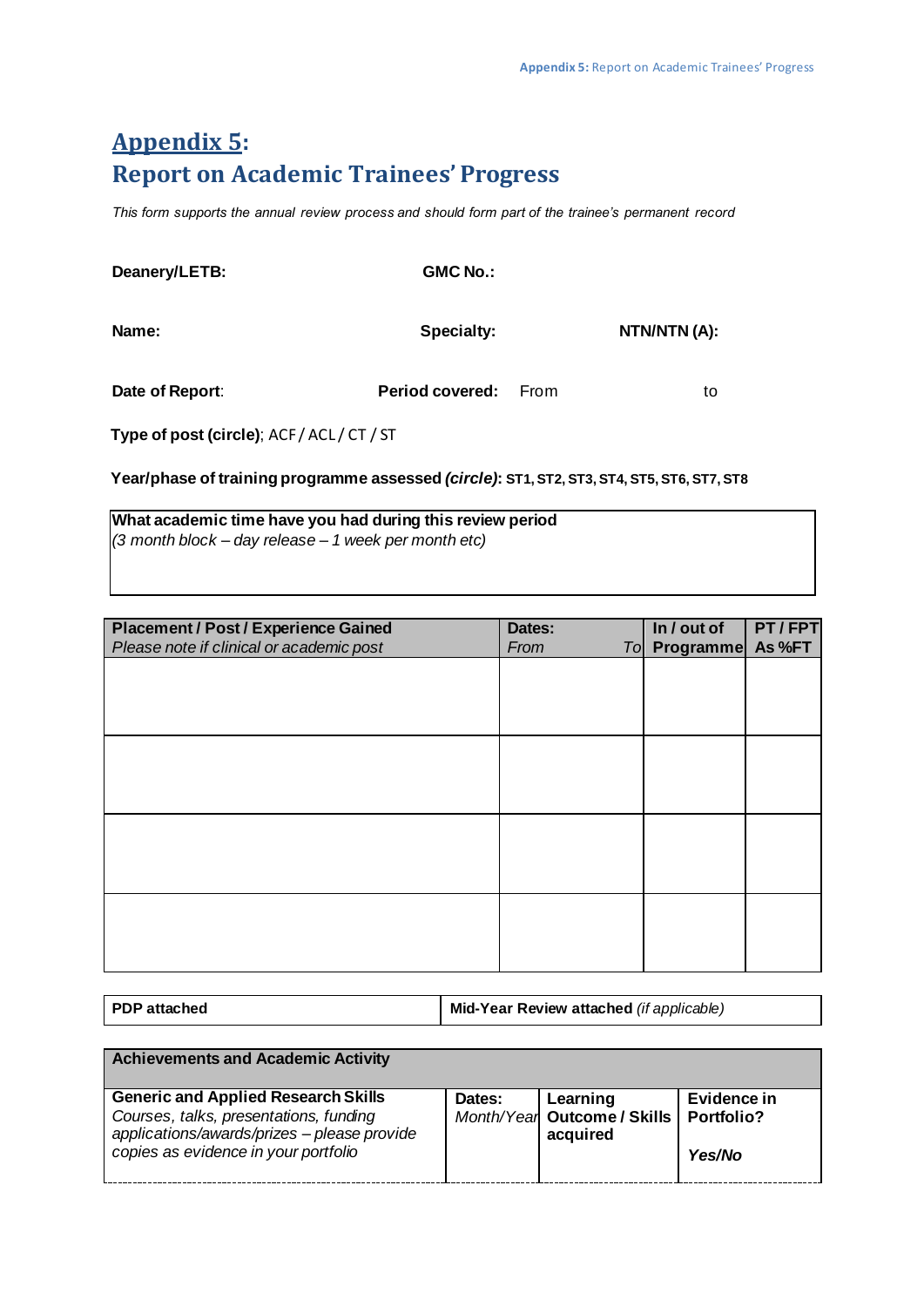**Appendix 5:** Report on Academic Trainees' Progress

| <b>Research Governance</b>                     | Dates:     | Learning                | <b>Evidence in</b> |
|------------------------------------------------|------------|-------------------------|--------------------|
| Courses, ethics approval - please provide      | Month/Year | <b>Outcome / Skills</b> | Portfolio?         |
| copies as evidence                             |            | acquired                |                    |
|                                                |            |                         | Yes/No             |
| <b>Activity Type:</b>                          |            |                         |                    |
| 1.                                             |            |                         |                    |
| 2.                                             |            |                         |                    |
| 3.                                             |            |                         |                    |
|                                                |            |                         |                    |
| <b>Education and Communication</b>             | Dates:     | Learning                | Evidence in        |
| Tutoring experience, seminars/talks, completed | Month/Year | Outcome / Skills        | <b>Portfolio?</b>  |
| higher degrees - please provide copies as      |            | acquired                |                    |
| evidence                                       |            |                         | Yes/No             |
|                                                |            |                         |                    |
| <b>Activity Type:</b>                          |            |                         |                    |
|                                                |            |                         |                    |
| Other Significant academic outputs during      | Dates:     | Learning                | Evidence in        |
| the period Grants / Fellowships awarded -      | Month/Year | <b>Outcome / Skills</b> | <b>Portfolio?</b>  |
| National / International                       |            | acquired                |                    |
|                                                |            |                         | Yes/No             |
| <b>Activity Type:</b>                          |            |                         |                    |
| 1.                                             |            |                         |                    |
|                                                |            |                         |                    |
| 2.                                             |            |                         |                    |
| 3.                                             |            |                         |                    |
| 4.                                             |            |                         |                    |
|                                                |            |                         |                    |

**Comments from academic/research supervisor –** *information given about progress should be linked to the evidence provided by the trainee in their academic portfolio where possible. You may use the boxes below or attach a letter of support*  **General:** 

**Strengths:** 

**Areas for Improvement:** 

**Recommendations (include details of any future academic/research plans):** *state where special attention should be given in future* 

Attachments: CV (required) [ ] Supervisor Letter (optional) [ ] Documentary evidence (as required) [ ]

| I am not aware of any non-professional, unethical or dishonest behaviour for this trainee |  |
|-------------------------------------------------------------------------------------------|--|
|                                                                                           |  |

**Name of Academic Supervisor:** 

**Signature of Academic Supervisor: Date:**